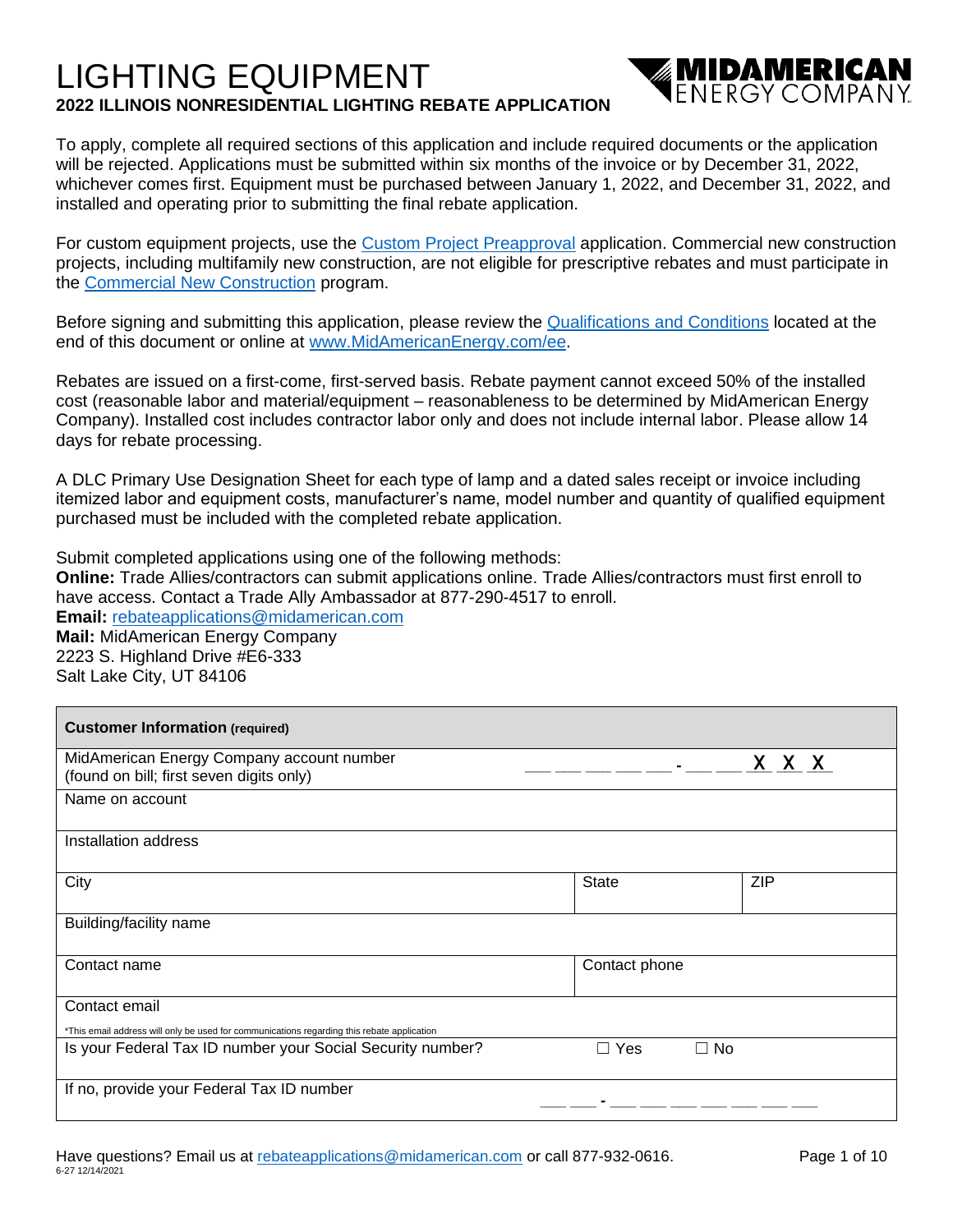## **Equipment is installed in what type of facility (check one)**

| <b>Industrial</b> | <b>MEC</b> use<br>only                                          |               |
|-------------------|-----------------------------------------------------------------|---------------|
|                   | Apparel manufacturing                                           | <b>IND-IN</b> |
|                   | Chemical manufacturing                                          | <b>IND-IN</b> |
|                   | Computer/electronic product marketing                           | <b>IND-IN</b> |
|                   | Electrical equipment, appliance/component<br>manufacturer       | <b>IND-IN</b> |
|                   | Food/beverage/tobacco product manufacturing                     | <b>IND-IN</b> |
|                   | Furniture and related product manufacturer                      | <b>IND-IN</b> |
|                   | Leather and allied product manufacturer                         | IND-IN        |
|                   | Machinery manufacturing                                         | IND-IN        |
|                   | Nonmetallic mineral product manufacturing                       | <b>IND-IN</b> |
|                   | Oil ad gas extraction; mining                                   | <b>IND-IN</b> |
|                   | Paper manufacturing; printing and related<br>support activities | <b>IND-IN</b> |
|                   | Personal and laundry services                                   | <b>IND-IN</b> |
|                   | Petroleum and coal products manufacturing                       | <b>IND-IN</b> |
|                   | Plastics and rubber products manufacturing                      | <b>IND-IN</b> |
|                   | Primary metal/fabricated metal product<br>manufacturing         | <b>IND-IN</b> |
|                   | Textile mill and textile product mill                           | <b>IND-IN</b> |
|                   | Transportation equipment manufacturing                          | <b>IND-IN</b> |
|                   | Utility                                                         | <b>IND-IN</b> |
|                   | Warehouse and storage                                           | <b>IND-IN</b> |
|                   | Warehouse - large refrigerated                                  | <b>IND-IN</b> |
|                   | Wood product manufacturing                                      | <b>IND-IN</b> |
|                   | Miscellaneous manufacturing                                     | <b>IND-IN</b> |
|                   | Other industrial                                                | $O-IN$        |

| <b>Agriculture</b>                   | <b>MEC</b> use<br>only |
|--------------------------------------|------------------------|
| Corn farming                         | AG-A                   |
| Dairy cattle and milk production     | AG-A                   |
| Hog facility                         | AG-A                   |
| Soybean farming                      | AG-A                   |
| All other animal production          | AG-A                   |
| All other miscellaneous crop farming | AG-A                   |

| <b>Commercial</b>                    |      |  |  |  |
|--------------------------------------|------|--|--|--|
| Apartment, halfway house             | MF-C |  |  |  |
| Condo                                | MF-C |  |  |  |
| Convenience - store/gasoline station | CV-C |  |  |  |
| Dealership - small <30k square feet  | RS-C |  |  |  |
| Dealership - large > 30k square feet | RL-C |  |  |  |

| <b>Commercial (continued)</b> | <b>MEC</b> use<br>only                                                            |       |
|-------------------------------|-----------------------------------------------------------------------------------|-------|
| $\Box$                        | Financial institution - small <30k square feet                                    | OS-C  |
| П                             | Financial institution - large >30k square feet                                    | OL-C  |
|                               | Grocery store and supermarket                                                     | GR-C  |
| П                             | Healthcare (outpatient)                                                           | HC-C  |
|                               | Healthcare (inpatient, including hospital, nursing<br>home, senior care facility) | HS-C  |
|                               | Healthcare - senior housing - individual apartment                                | MF-C  |
| П                             | Health club/exercise facility - small <30k square<br>feet                         | RS-C  |
|                               | Health club/exercise facility - large >30k square<br>feet                         | RL-C  |
| П                             | Library                                                                           | ED-C  |
| П                             | Lodging - hotel                                                                   | LO-C  |
| $\mathbf{L}$                  | Lodging - motel                                                                   | LO-C  |
| П                             | Mixed use                                                                         | O-C   |
| П                             | Other - commercial                                                                | O-C   |
| П                             | Office - small $\leq 4$ floors                                                    | OS-C  |
| П                             | Office - large > 4 floors                                                         | OL-C  |
| П                             | Office - government - small $\leq 4$ floors                                       | OS-C  |
| П                             | Office - government - large > 4 floors                                            | OL-C  |
| $\Box$                        | Office - public order and safety - small ≤ 4 floors                               | OS-C  |
| П                             | Office - public order and safety - large > 4 floors                               | OL-C  |
| $\Box$                        | Pharmacy and drug store - small <30k square feet                                  | RS-C  |
| $\mathbf{L}$                  | Pharmacy and drug store - large >30k square feet                                  | RL-C  |
| $\Box$                        | Public assembly - events/conventions/casinos -<br>small <30k square feet          | RS-C  |
|                               | Public assembly - events/conventions/casinos -<br>large > 30k square feet         | RL-C  |
| $\sim$                        | Religious worship/church                                                          | RE-C  |
| П                             | Restaurant - fast food                                                            | RST-C |
|                               | Restaurant - full service                                                         | RST-C |
| $\Box$                        | Retail - small <30k square feet                                                   | RS-C  |
|                               | Retail - large > 30k square feet                                                  | RL-C  |
|                               | Retail - department store - small <30k square feet                                | RS-C  |
|                               | Retail - department store - large > 30k square feet                               | RL-C  |
|                               | School - elementary                                                               | ED-C  |
|                               | School - junior high                                                              | ED-C  |
|                               | School - high school                                                              | ED-C  |
|                               | School - college, university and professional<br>school                           | ED-C  |
| $\mathbf{L}$                  | School - lodging (dorm)                                                           | LO-C  |
|                               | Service - small <30k square feet                                                  | RS-C  |
| $\Box$                        | Service - large > 30k square feet                                                 | RL-C  |
|                               | Truck stop                                                                        | CV-C  |
|                               | Warehouse and storage                                                             | WH-C  |
|                               | Warehouse - large refrigerated                                                    | WH-C  |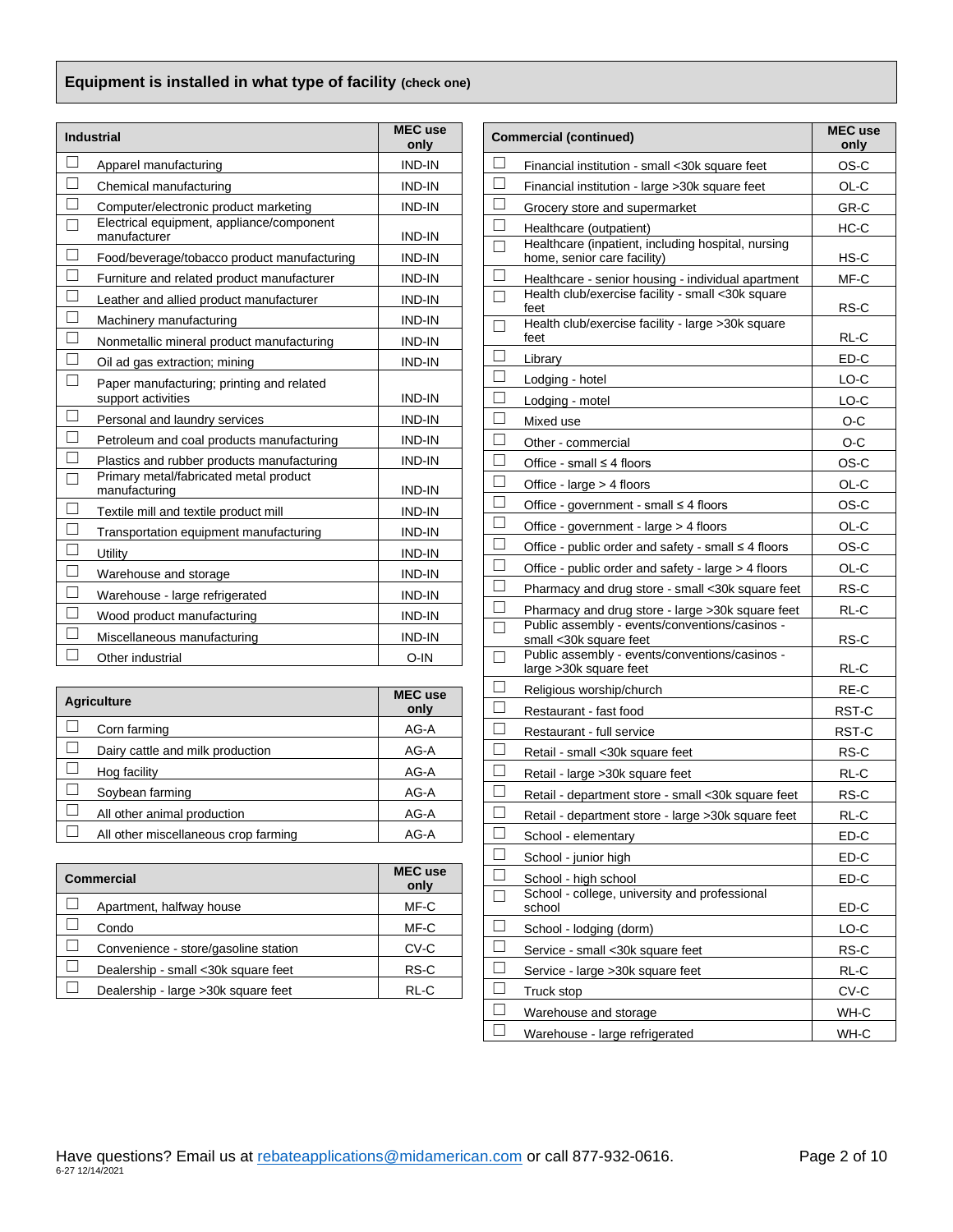| <b>Building Information (required)</b>                                          |                                                     |  |  |  |  |  |  |  |
|---------------------------------------------------------------------------------|-----------------------------------------------------|--|--|--|--|--|--|--|
| The new equipment is for:                                                       |                                                     |  |  |  |  |  |  |  |
| $\Box$ Replacement of existing equipment<br>New installation<br>$\perp$         | $\Box$ New construction                             |  |  |  |  |  |  |  |
| Is the space where the equipment will be installed:                             |                                                     |  |  |  |  |  |  |  |
| Both heated and cooled<br>$\Box$ Heated only<br>$\mathsf{L}$                    | Not heated or cooled<br>Cooled only<br>$\perp$      |  |  |  |  |  |  |  |
| Was the equipment self-installed?                                               | Building size (sq. ft)                              |  |  |  |  |  |  |  |
| $\Box$ Yes<br>□ No                                                              |                                                     |  |  |  |  |  |  |  |
| Year building was constructed                                                   | Do you:                                             |  |  |  |  |  |  |  |
|                                                                                 | $\Box$ Own the building<br>$\Box$ Rent the building |  |  |  |  |  |  |  |
| What fuel type is used to heat the building?                                    |                                                     |  |  |  |  |  |  |  |
| $\Box$ Natural gas furnace<br>$\Box$ Electric resistance (baseboard or furnace) | $\Box$ Electric ground-source heat pump             |  |  |  |  |  |  |  |
| Natural gas boiler<br>Electric air-source heat pump<br>ш                        | Other                                               |  |  |  |  |  |  |  |

## **Specific Terms and Conditions**

- One-for-one replacement only. Lighting redesigns where the quantity of lamps or fixtures is changed may be eligible for a rebate through the [Nonresidential Energy Solutions](https://www.midamericanenergy.com/nonresidentialenergysolutions) program
- Wattage and lumen output is based on DesignLights Consortium™ (DLC) listing. Lighting options must meet standards listed in the most current version of the DLC Technical Requirements Table and be listed on the most current DLC Qualified Products List (QPL) to be eligible for incentives. Application must include the DLC listing from the QPL when "DLC QPL required" is referenced on the application. Lighting options delisted from the DLC QPL are not eligible for incentives.
- New construction projects that do not qualify for the Commercial New Construction program may be eligible for prescriptive rebates
- A minimum of 1,000 annual operating hours required

**Equipment Information -** Complete all fields for each piece of equipment purchased and installed

#### **LED Hanging/Suspended Linear Fixtures with Indirect Components (DLC QPL Required)**

Linear ambient (or wrap and strip) fixtures are not eligible in this category. With preapproval before purchase or installation, they may qualify through the Nonresidential Energy Solutions program.

#### **Eligible DLC primary use designation:**

▪ Linear ambient luminaires with indirect component

Rebate = \$30/fixture

| Date Installed: |                | Invoice Date:                    | Annual operating hours of equipment: |                   |             |                   |                          |
|-----------------|----------------|----------------------------------|--------------------------------------|-------------------|-------------|-------------------|--------------------------|
| Lumen range     | DLC product ID | Manufacturer of new<br>equipment | Model number of<br>new equipment     | Watts<br>replaced | Total units | Equipment<br>cost | Contractor<br>labor cost |
| 3,000-15,000    |                |                                  |                                      |                   |             |                   |                          |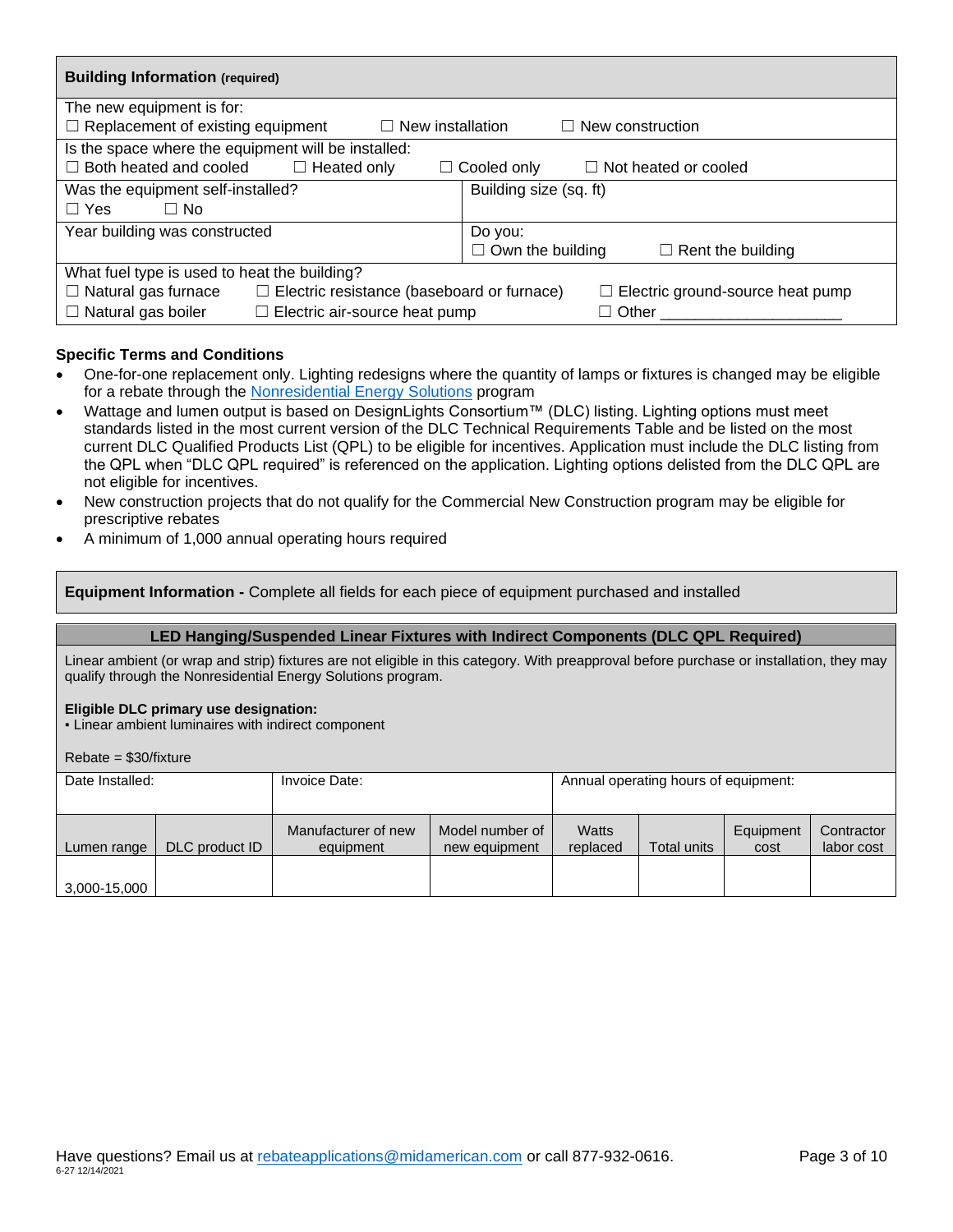## **LED Troffer Fixtures and Retrofit Kits (DLC QPL Required)**

Rebates are based on a one-for-one replacement of existing linear fluorescent troffer systems. The program accepts LED troffer fixtures and retrofit kits. Linear ambient (or strip and wrap) fixtures are not eligible in this category. With preapproval before purchase or installation, they may qualify through the Nonresidential Energy Solutions program.

#### **Eligible DLC primary use designations:**

- 1' x 4', 2' x 2', and 2' x 4' luminaires for ambient lighting of interior commercial spaces
- Linear retrofit kits for 1' x 4', 2' x 2', and 2' x 4' luminaires
- Integrated retrofit kits for 1' x 4', 2' x 2', and 2' x 4' luminaires

**LED Troffer Fixture**: Replace fluorescent T8 and T12 existing fixtures; Troffers must replace like-sized fixtures; for example, a 1' x 4' must replace a 1' x 4'

#### Rebate = \$30/fixture

1' x 4' 1,500-6,000

|                | Date Installed:        |                   | Invoice Date:                                                         |                                      | Annual operating hours of equipment: |                |                   |                          |
|----------------|------------------------|-------------------|-----------------------------------------------------------------------|--------------------------------------|--------------------------------------|----------------|-------------------|--------------------------|
| <b>Size</b>    | Lumen<br>range         | DLC product<br>ID | Manufacturer of new<br>equipment                                      | Model number of<br>new equipment     | <b>Watts</b><br>replaced             | Total<br>units | Equipment<br>cost | Contractor<br>labor cost |
| $2' \times 4'$ | 3,000-7,500            |                   |                                                                       |                                      |                                      |                |                   |                          |
| $2' \times 2'$ | 2,000-5,000            |                   |                                                                       |                                      |                                      |                |                   |                          |
| $1' \times 4'$ | 1,500-6,000            |                   |                                                                       |                                      |                                      |                |                   |                          |
|                |                        |                   | LED Retrofit Kit for Troffer Fixtures: Replace fluorescent T8 and T12 |                                      |                                      |                |                   |                          |
|                | $Rebate = $15/fixture$ |                   |                                                                       |                                      |                                      |                |                   |                          |
|                | Date Installed:        |                   | Invoice Date:                                                         | Annual operating hours of equipment: |                                      |                |                   |                          |
| <b>Size</b>    | Lumen<br>range         | DLC product<br>ID | Manufacturer of new<br>equipment                                      | Model number of<br>new equipment     | <b>Watts</b><br>replaced             | Total<br>units | Equipment<br>cost | Contractor<br>labor cost |
| $2' \times 4'$ | 3,000-7,500            |                   |                                                                       |                                      |                                      |                |                   |                          |
| $2' \times 2'$ | 2,000-5,000            |                   |                                                                       |                                      |                                      |                |                   |                          |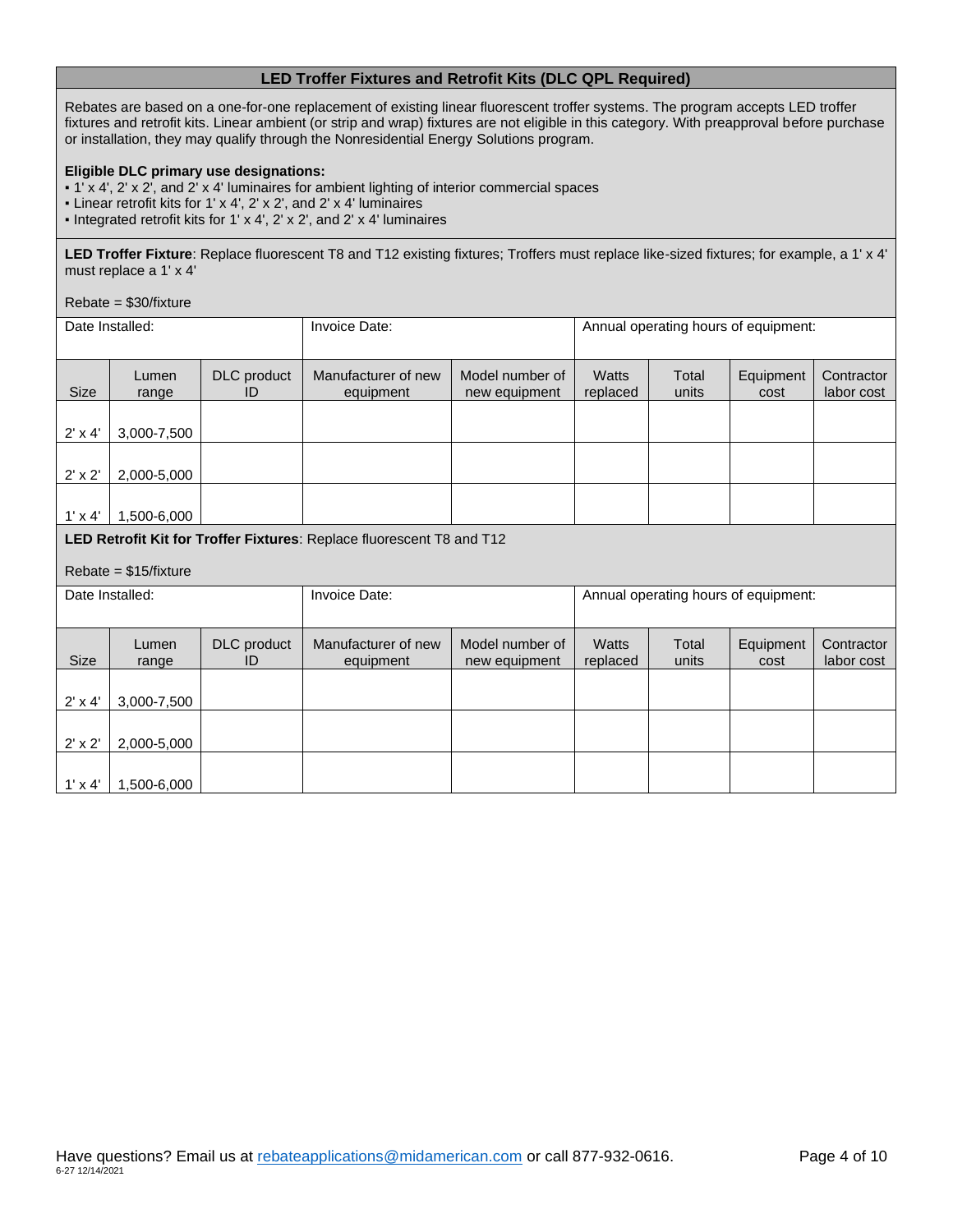## **LED High- and Low-Bay Fixtures and Retrofit Kits (DLC QPL Required)**

Rebates are based on a one-for-one replacement of HID equipment. Rebates are available for new LED high- and low-bay lighting. Linear ambient (or wrap and strip) fixtures are not eligible in this category. With preapproval before purchase or installation, they may qualify through the Nonresidential Energy Solutions program. High-bay must be installed 15' or higher.

This program adopts the DLC definition for high- and low-bay fixtures such as, pendants and recessed or surface-mounted fixtures specific for indoor ceiling spaces. This program adopts the DLC definition for high- and low-bay retrofit kits such as, integrated-style kits that replace all reflectors and optical systems of existing luminaires. Screw-in lamps intended as HID replacements are not included.

#### **Eligible DLC primary use designations:**

- Low-bay luminaires for commercial and industrial buildings
- High-bay luminaires for commercial and industrial buildings
- High-bay aisle luminaires
- Retrofit kits for low-bay luminaires for commercial and industrial buildings
- Retrofit kits for high-bay luminaires for commercial and industrial buildings

**LED Low- or High-Bay Fixtures**: HID system replacement

| Date Installed:         |                                                           |                          | Invoice Date:                                                           |                                                                                       | Annual operating hours of equipment: |                |                                      |                          |
|-------------------------|-----------------------------------------------------------|--------------------------|-------------------------------------------------------------------------|---------------------------------------------------------------------------------------|--------------------------------------|----------------|--------------------------------------|--------------------------|
| Rebate                  | Lumen range                                               | <b>DLC</b><br>product ID | Manufacturer of<br>new equipment                                        | Model number of<br>new equipment                                                      | <b>Watts</b><br>replaced             | Total<br>units | Equipment<br>cost                    | Contractor<br>labor cost |
|                         |                                                           |                          |                                                                         |                                                                                       |                                      |                |                                      |                          |
| \$135/fixture           | ≤ 10,000<br>LED High-Bay Fixtures: HID system replacement |                          |                                                                         |                                                                                       |                                      |                |                                      |                          |
| Date Installed:         |                                                           |                          | Invoice Date:                                                           |                                                                                       |                                      |                | Annual operating hours of equipment: |                          |
|                         |                                                           |                          |                                                                         |                                                                                       |                                      |                |                                      |                          |
| Rebate                  | Lumen range                                               | <b>DLC</b><br>product ID | Manufacturer of<br>new equipment                                        | Model number of<br>new equipment                                                      | <b>Watts</b><br>replaced             | Total<br>units | Equipment<br>cost                    | Contractor<br>labor cost |
| \$135/fixture           | 10,001-15,000                                             |                          |                                                                         |                                                                                       |                                      |                |                                      |                          |
| \$150/fixture           | 15,001-20,000                                             |                          |                                                                         |                                                                                       |                                      |                |                                      |                          |
| \$200/fixture           | 20,001-30,000                                             |                          |                                                                         |                                                                                       |                                      |                |                                      |                          |
| \$325/fixture           | > 30,000                                                  |                          |                                                                         |                                                                                       |                                      |                |                                      |                          |
|                         |                                                           |                          | LED Retrofit Kit for Low- and High-Bay Fixtures: HID system replacement |                                                                                       |                                      |                |                                      |                          |
| Date Installed:         |                                                           |                          | Invoice Date:<br>Annual operating hours of equipment:                   |                                                                                       |                                      |                |                                      |                          |
| Rebate                  | Lumen range                                               | <b>DLC</b><br>product ID | Manufacturer of<br>new equipment                                        | Model number of<br>new equipment                                                      | <b>Watts</b><br>replaced             | Total<br>units | Equipment<br>cost                    | Contractor<br>labor cost |
| \$40/fixture            | ≤ 10,000                                                  |                          |                                                                         |                                                                                       |                                      |                |                                      |                          |
|                         |                                                           |                          | LED Retrofit Kit for High-Bay Fixtures: HID system replacement          |                                                                                       |                                      |                |                                      |                          |
| Date Installed:         |                                                           |                          | Invoice Date:                                                           |                                                                                       |                                      |                | Annual operating hours of equipment: |                          |
| Rebate                  | Lumen range                                               | <b>DLC</b><br>product ID | Manufacturer of<br>new equipment                                        | Model number of<br>new equipment                                                      | <b>Watts</b><br>replaced             | Total<br>units | Equipment<br>cost                    | Contractor<br>labor cost |
| \$40/fixture            | 10,001-15,000                                             |                          |                                                                         |                                                                                       |                                      |                |                                      |                          |
| \$50/fixture            | 15,001-20,000                                             |                          |                                                                         |                                                                                       |                                      |                |                                      |                          |
| \$80/fixture            | 20,001-30,000                                             |                          |                                                                         |                                                                                       |                                      |                |                                      |                          |
| $$120/fixture$ > 30,000 |                                                           |                          |                                                                         | House questions? Email us at rebategraplications@midamerican.com or call 877.032.0616 |                                      |                |                                      | $Dao E$ of $10$          |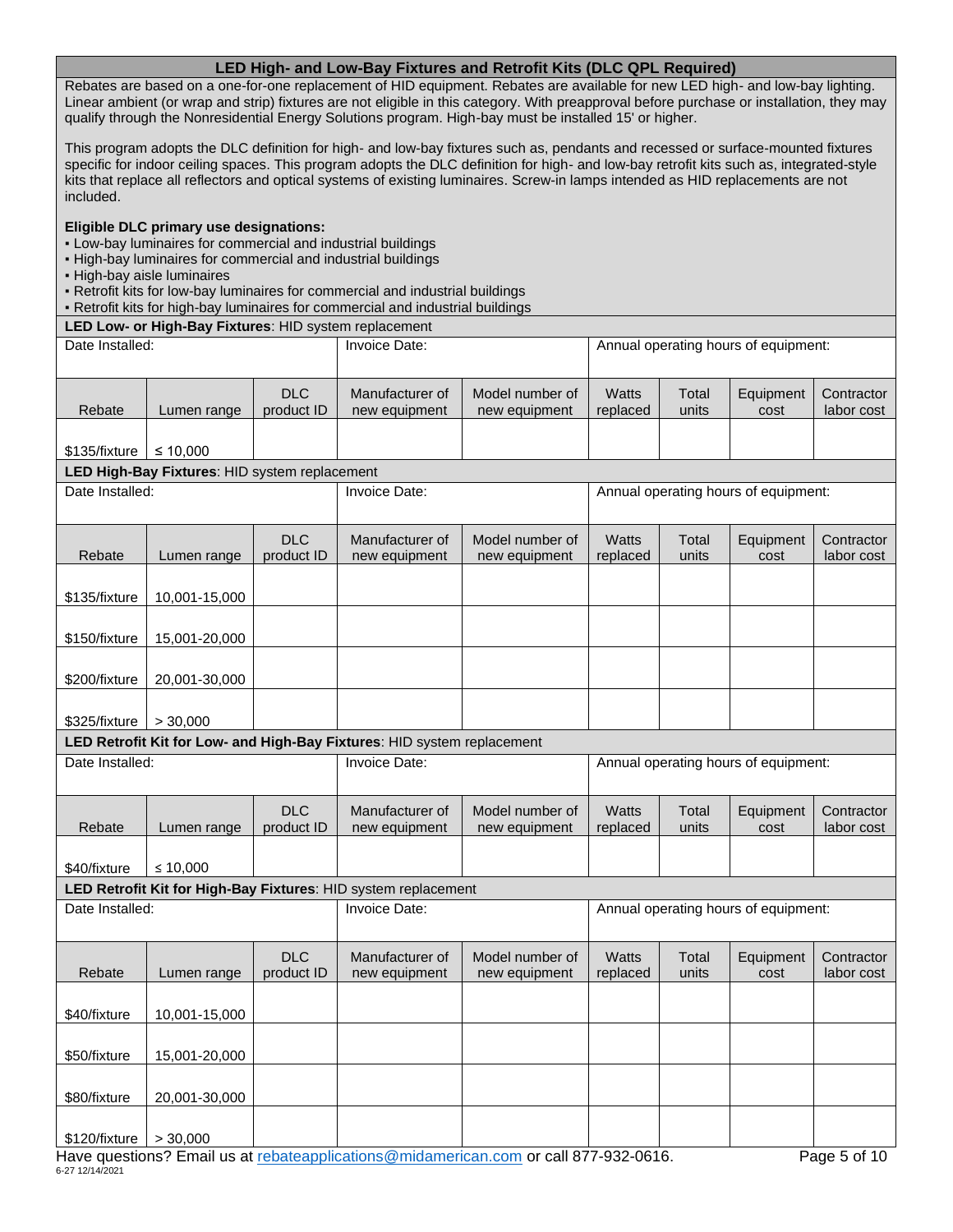## **LED Linear Replacement Lamps (DLC QPL Required)**

Rebates are based on one-for-one replacement of fluorescent lamps with LED linear replacement lamps listed on the DLC QPL. Two 4' LED lamps cannot replace one 8' lamp.

This program adopts the DLC definitions:

- Replacement lamps (UL Type A) Products in this category employ lamp holders to connect to the fixture being retrofitted and are designed to be "plug and play" replacements for fluorescent lamps. That is, products in this category can operate off an existing fluorescent ballast and do not require mechanical or electrical changes to the fixture. Note that due to testing considerations, at this time only products that can operate off electronic instant start ballasts are eligible. Replacement lamps designed to operate off existing magnetic ballasts, or other types of electronic ballasts, are not eligible.
- Dual mode interval driver lamps (UL Type A/B) Products in this category are allowed if installed as "plug and play", operating off existing fluorescent ballast.
- Internal driver/line voltage (UL Type B) lamps and external driver (UL Type C) lamps Products in this category must utilize existing pin sockets.

#### **Eligible DLC primary use designations:**

- Replacement lamps ("Plug and Play") (UL Type A)
- Internal driver/line voltage lamps (UL Type B)
- Two-lamp external driver lamps (UL Type C)
- Three-lamp external driver lamps (UL Type C)
- Four-lamp external driver lamps (UL Type C)
- Dual mode internal driver lamps (UL Type A or B)

**LED Linear Lamp Type A, 4'**: 4' T12, T8, and T5 fluorescent replacement lamps

| $Rebate = $3/$ lamp      |                                                                                                     |                                  |                   |                                      |                   |                          |  |
|--------------------------|-----------------------------------------------------------------------------------------------------|----------------------------------|-------------------|--------------------------------------|-------------------|--------------------------|--|
| Date Installed:          |                                                                                                     | Invoice Date:                    |                   | Annual operating hours of equipment: |                   |                          |  |
|                          |                                                                                                     |                                  |                   |                                      |                   |                          |  |
| <b>DLC</b> product<br>ID | Manufacturer of new<br>equipment                                                                    | Model number of new<br>equipment | Watts<br>replaced | <b>Total units</b>                   | Equipment<br>cost | Contractor<br>labor cost |  |
|                          |                                                                                                     |                                  |                   |                                      |                   |                          |  |
|                          |                                                                                                     |                                  |                   |                                      |                   |                          |  |
|                          | LED Linear Lamp Type B and Dual Mode Type A/B, 4': 4' T12, T8, and T5 fluorescent replacement lamps |                                  |                   |                                      |                   |                          |  |
| $Rebate = $3/$ lamp      |                                                                                                     |                                  |                   |                                      |                   |                          |  |
| Date Installed:          |                                                                                                     | Invoice Date:                    |                   | Annual operating hours of equipment: |                   |                          |  |
|                          |                                                                                                     |                                  |                   |                                      |                   |                          |  |
| DLC product<br>ID        | Manufacturer of new<br>equipment                                                                    | Model number of new<br>equipment | Watts<br>replaced | <b>Total units</b>                   | Equipment<br>cost | Contractor<br>labor cost |  |
|                          |                                                                                                     |                                  |                   |                                      |                   |                          |  |
|                          |                                                                                                     |                                  |                   |                                      |                   |                          |  |
|                          | <b>LED Linear Lamp Type C, 4': 4' T12, T8, and T5 fluorescent replacement lamps</b>                 |                                  |                   |                                      |                   |                          |  |
| $Rebate = $3/$ lamp      |                                                                                                     |                                  |                   |                                      |                   |                          |  |
| Date Installed:          |                                                                                                     | Invoice Date:                    |                   | Annual operating hours of equipment: |                   |                          |  |
|                          |                                                                                                     |                                  |                   |                                      |                   |                          |  |
| DLC product              | Manufacturer of new                                                                                 | Model number of new              | Watts             |                                      | Equipment         | Contractor               |  |
| ID                       | equipment                                                                                           | equipment                        | replaced          | <b>Total units</b>                   | cost              | labor cost               |  |
|                          |                                                                                                     |                                  |                   |                                      |                   |                          |  |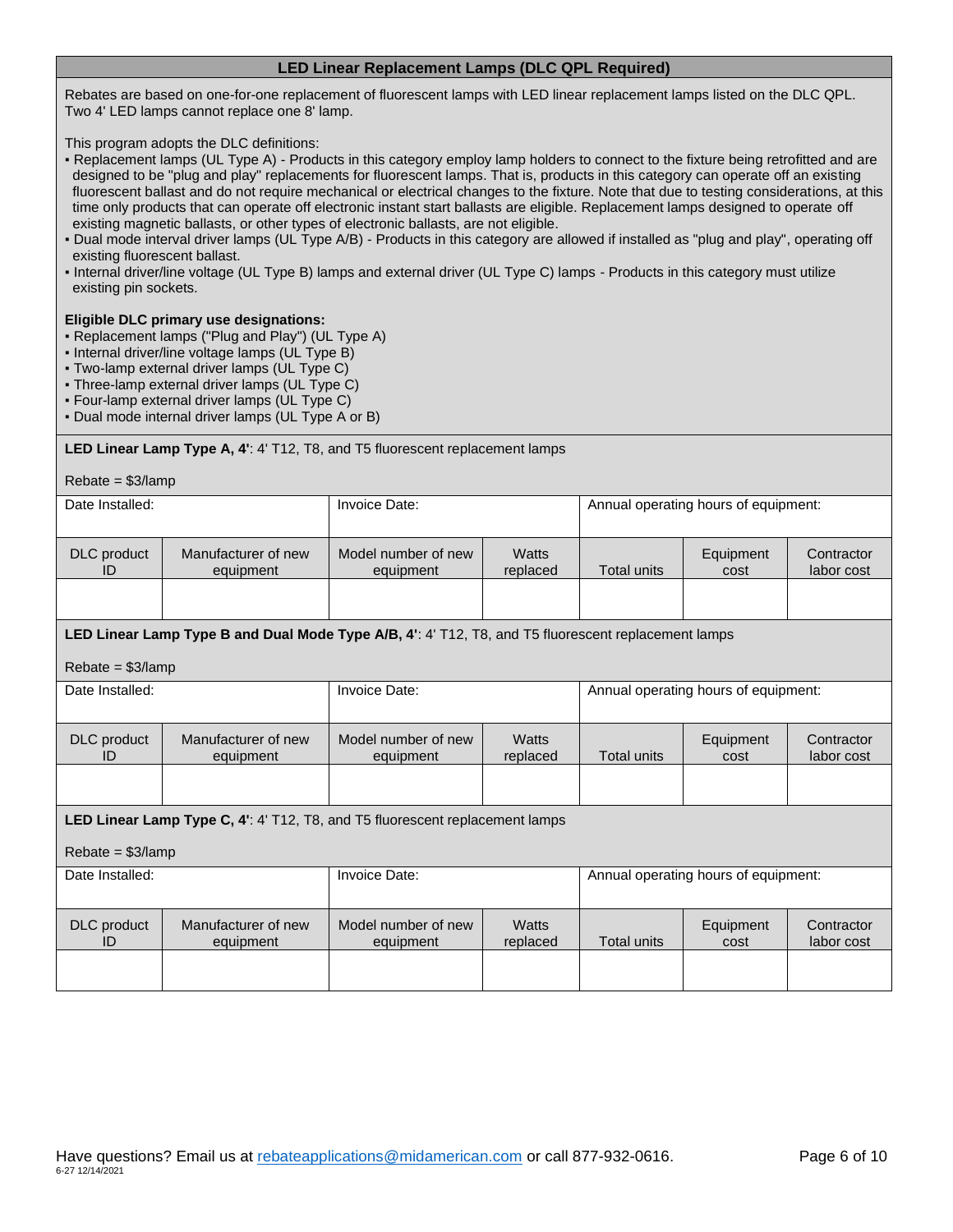## **LED Exterior Fixtures (DLC QPL Required)**

Rebates are based on a one-for-one replacement of exterior HID fixtures and wall packs with LED fixtures rated for exterior use.

#### **Eligible DLC primary use designation:**

- Outdoor full cut-off wall-mounted area luminaires
- Outdoor noncut-off and semi cut-off wall-mounted area luminaires
- Architectural flood and spot luminaires
- Bollards
- Landscape/accent flood and spot luminaires
- Outdoor pole/arm-mounted area and roadway luminaires
- Outdoor pole/arm-mounted decorative luminaires
- Stairwell and passageway luminaires

#### **LED Outdoor Area Lighting**: HID system replacement

| Date Installed:            |                                                             | Invoice Date:             |                                                                                                       | Annual operating hours of equipment:                                                                                                                                                                                                                               |                                      |                |                                      |                          |
|----------------------------|-------------------------------------------------------------|---------------------------|-------------------------------------------------------------------------------------------------------|--------------------------------------------------------------------------------------------------------------------------------------------------------------------------------------------------------------------------------------------------------------------|--------------------------------------|----------------|--------------------------------------|--------------------------|
| Rebate                     | Lumen range                                                 | <b>DLC</b><br>product ID  | Manufacturer of<br>new equipment                                                                      | Model number of<br>new equipment                                                                                                                                                                                                                                   | <b>Watts</b><br>replaced             | Total<br>units | Equipment<br>cost                    | Contractor<br>labor cost |
| \$50/fixture               | ≤ 10,000                                                    |                           |                                                                                                       |                                                                                                                                                                                                                                                                    |                                      |                |                                      |                          |
| \$75/fixture               | 10,001-30,000                                               |                           |                                                                                                       |                                                                                                                                                                                                                                                                    |                                      |                |                                      |                          |
| \$150/fixture              | > 30,000                                                    |                           |                                                                                                       |                                                                                                                                                                                                                                                                    |                                      |                |                                      |                          |
|                            | must be hardwired and rated for exterior use.               |                           |                                                                                                       | Building Exterior: HID system replacement. Replacement LED wall pack fixtures must be used for building exteriors. Equipment                                                                                                                                       |                                      |                |                                      |                          |
| Date Installed:            |                                                             |                           | Invoice Date:                                                                                         |                                                                                                                                                                                                                                                                    |                                      |                | Annual operating hours of equipment: |                          |
| Rebate                     | Lumen range                                                 | <b>DLC</b><br>product ID  | Manufacturer of<br>new equipment                                                                      | Model number of<br>new equipment                                                                                                                                                                                                                                   | <b>Watts</b><br>replaced             | Total<br>units | Equipment<br>cost                    | Contractor<br>labor cost |
| \$50/fixture               | ≤ 10,000                                                    |                           |                                                                                                       |                                                                                                                                                                                                                                                                    |                                      |                |                                      |                          |
| \$75/fixture               | 10,001-15,000                                               |                           |                                                                                                       |                                                                                                                                                                                                                                                                    |                                      |                |                                      |                          |
| \$100/fixture              | > 15,000                                                    |                           |                                                                                                       |                                                                                                                                                                                                                                                                    |                                      |                |                                      |                          |
|                            |                                                             |                           | garage fixture rebates). Equipment must be hardwired and rated for exterior use.                      | Parking Garage: HID system replacement. Replacement LED wall pack fixtures must be used inside parking garages and must be<br>attached to a wall (parking garage ceiling fixtures are not eligible for this rebate but may qualify for ceiling-mounted LED parking |                                      |                |                                      |                          |
| Date Installed:            |                                                             |                           | Invoice Date:                                                                                         |                                                                                                                                                                                                                                                                    | Annual operating hours of equipment: |                |                                      |                          |
| $\Box$ Cooled only         | $\Box$ Heated only                                          |                           | Is the parking garage where equipment will be installed conditioned?<br>$\Box$ Both heated and cooled |                                                                                                                                                                                                                                                                    | $\Box$ Not heated or cooled          |                |                                      |                          |
| $\Box$ Natural gas furnace | If the parking garage is heated, what type of fuel is used? | $\Box$ Natural gas boiler | $\Box$ Electric resistance                                                                            |                                                                                                                                                                                                                                                                    | $\Box$ Electric heat pump            | $\Box$ Propane | $\Box$ Other _                       |                          |
| Rebate                     | Lumen range                                                 | <b>DLC</b><br>product ID  | Manufacturer of<br>new equipment                                                                      | Model number of<br>new equipment                                                                                                                                                                                                                                   | <b>Watts</b><br>replaced             | Total<br>units | Equipment<br>cost                    | Contractor<br>labor cost |
| \$50/fixture               | ≤ 10,000                                                    |                           |                                                                                                       |                                                                                                                                                                                                                                                                    |                                      |                |                                      |                          |
| \$75/fixture               | 10,001-15,000                                               |                           |                                                                                                       |                                                                                                                                                                                                                                                                    |                                      |                |                                      |                          |
| \$100/fixture              | > 15,000                                                    |                           |                                                                                                       |                                                                                                                                                                                                                                                                    |                                      |                |                                      |                          |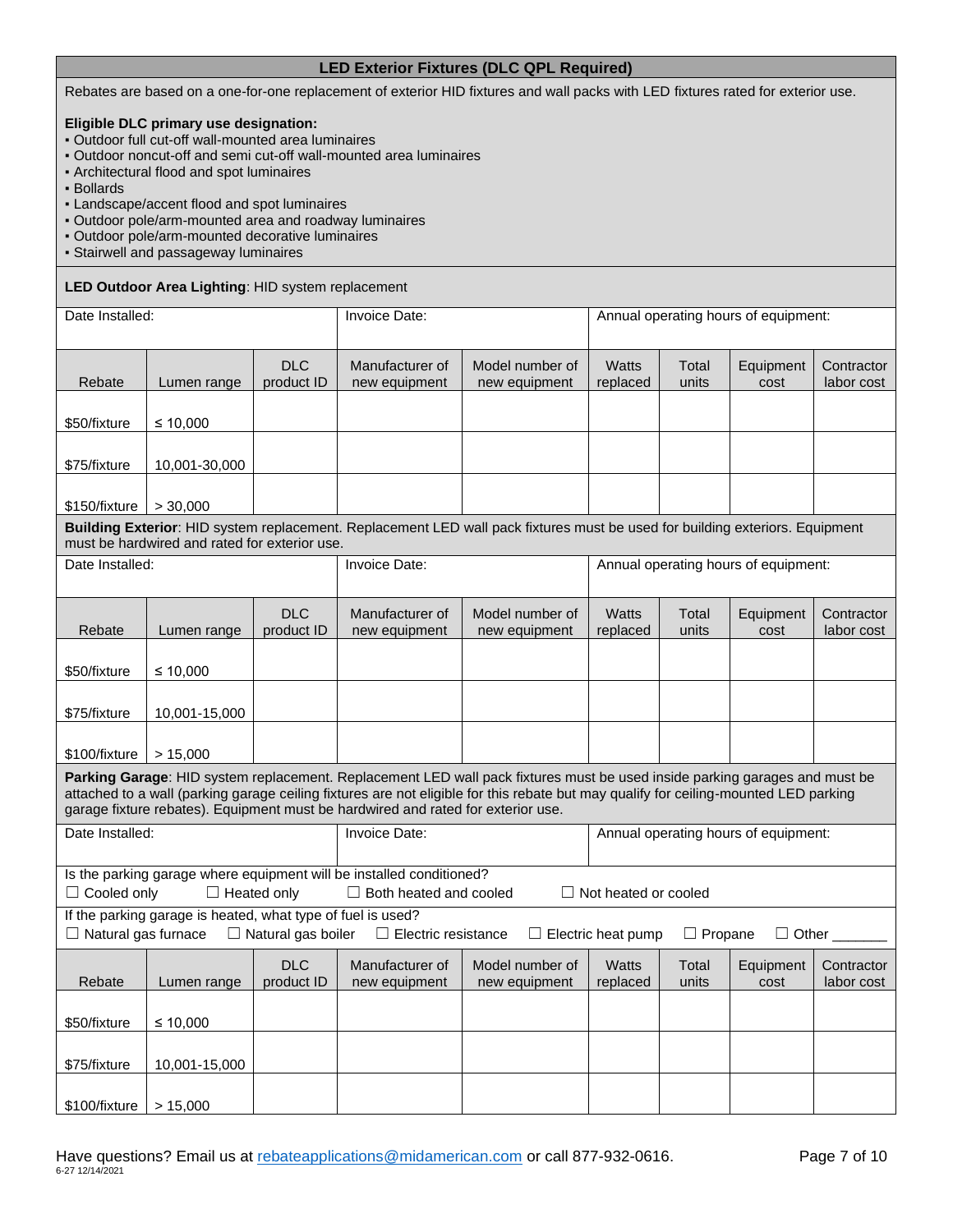## **Ceiling-Mounted LED Parking Garage Fixtures (DLC QPL Required)**

Eligible parking garage structures need to be either underground or semi-enclosed above ground. The lighting within the garage must operate 24 hours a day, 7 days a week. Rebates are based on a one-for-one replacement of HID equipment (including mercury vapor, high-pressure sodium, metal halide, or pulse-start metal halide). LED retrofit kits are not available for prescriptive rebates. With preapproval before purchase or installation, they may qualify through the Nonresidential Energy Solutions program.

This program adopts the DLC definition: Ceiling-mounted luminaires for use outdoors or in locations open to elements in multideck garages.

#### **Eligible DLC primary use designation:**

▪ Parking garage luminaires

| Date Installed:    |                                                             |                    | Invoice Date:                                                        |                                                                                                           | Annual operating hours of equipment: |                |              |            |
|--------------------|-------------------------------------------------------------|--------------------|----------------------------------------------------------------------|-----------------------------------------------------------------------------------------------------------|--------------------------------------|----------------|--------------|------------|
|                    |                                                             |                    |                                                                      |                                                                                                           |                                      |                |              |            |
|                    |                                                             |                    | Is the parking garage where equipment will be installed conditioned? |                                                                                                           |                                      |                |              |            |
| $\Box$ Cooled only |                                                             | $\Box$ Heated only | $\Box$ Both heated and cooled                                        |                                                                                                           | $\Box$ Not heated or cooled          |                |              |            |
|                    | If the parking garage is heated, what type of fuel is used? |                    |                                                                      |                                                                                                           |                                      |                |              |            |
|                    |                                                             |                    |                                                                      | $\Box$ Natural gas furnace $\Box$ Natural gas boiler $\Box$ Electric resistance $\Box$ Electric heat pump |                                      | $\Box$ Propane | $\Box$ Other |            |
|                    |                                                             | DLC.               | Manufacturer of                                                      | Model number of                                                                                           | Watts                                | Total          | Equipment    | Contractor |
| Rebate             | Lumen range                                                 | product ID         | new equipment                                                        | new equipment                                                                                             | replaced                             | units          | cost         | labor cost |
|                    |                                                             |                    |                                                                      |                                                                                                           |                                      |                |              |            |
| \$135/fixture      | $\leq 5.000$                                                |                    |                                                                      |                                                                                                           |                                      |                |              |            |
|                    |                                                             |                    |                                                                      |                                                                                                           |                                      |                |              |            |
| \$200/fixture      | 5,001-15,000                                                |                    |                                                                      |                                                                                                           |                                      |                |              |            |
|                    |                                                             |                    |                                                                      |                                                                                                           |                                      |                |              |            |
| \$400/fixture      | > 15.000                                                    |                    |                                                                      |                                                                                                           |                                      |                |              |            |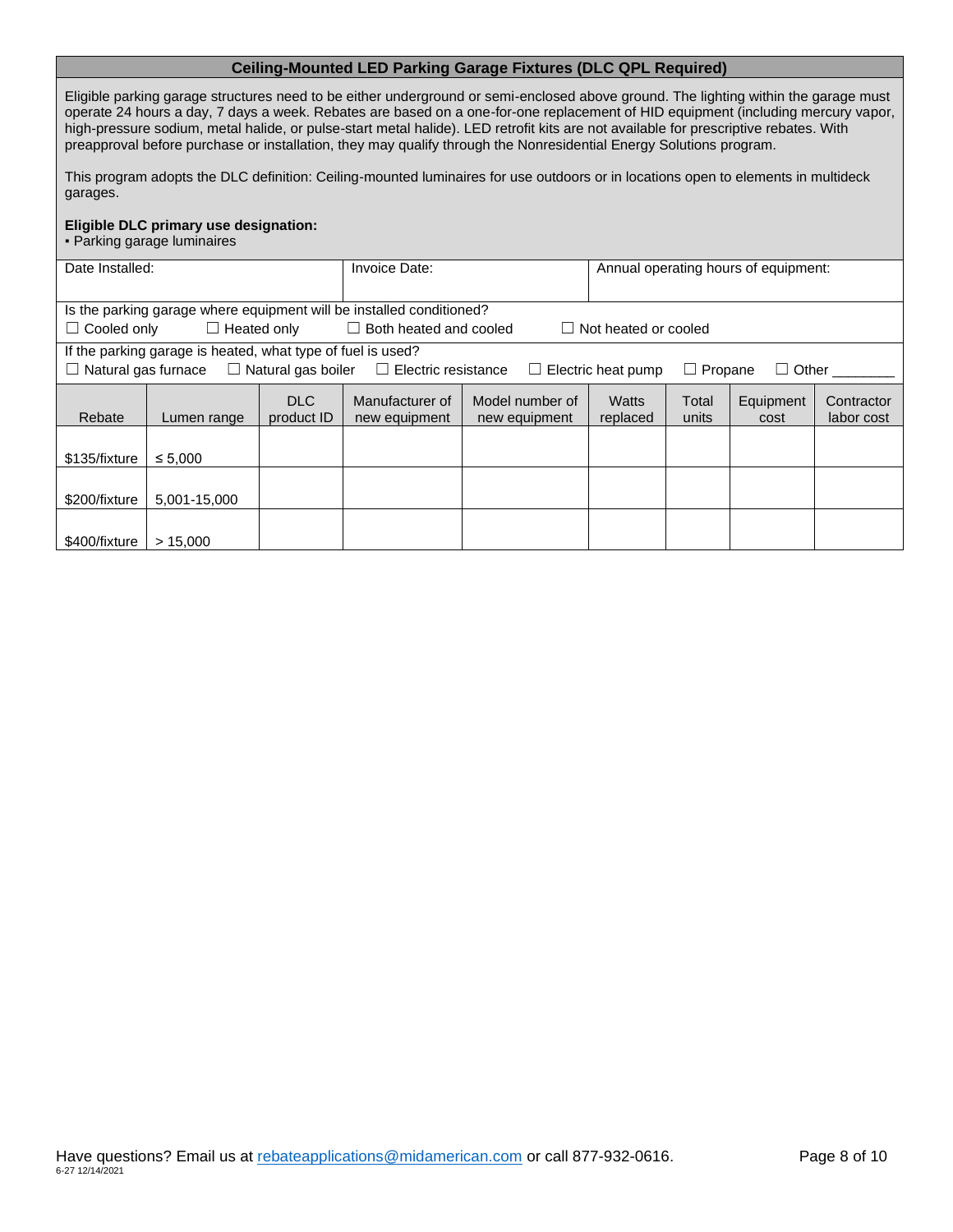| <b>Dealer/Contractor Information (required)</b>                                                                 |              |     |  |
|-----------------------------------------------------------------------------------------------------------------|--------------|-----|--|
| Dealer/contractor                                                                                               |              |     |  |
| Contact name                                                                                                    | Phone        |     |  |
| Address                                                                                                         |              |     |  |
| City                                                                                                            | <b>State</b> | ZIP |  |
| Email                                                                                                           |              |     |  |
| Dealer/Contractor Agreement (required if dealer/contractor installed equipment)                                 |              |     |  |
| I certify that all equipment and installation information provided on this application is correct and accurate. |              |     |  |
| Dealer/contractor signature                                                                                     | Date         |     |  |

## **Disclaimer**

MidAmerican Energy Company does not guarantee that installation and operation of high-efficiency equipment will result in reduced usage or in cost savings. MidAmerican Energy Company makes no warranties, expressed or implied, with respect to any equipment purchased or installed, including, but not limited to, any warranty of merchantability or fitness for a particular purpose. In no event shall MidAmerican Energy Company be held liable for any incidental or consequential damages or injuries resulting from defective equipment or installation. MidAmerican Energy Company reserves the right to cancel or change these programs at any time. MidAmerican Energy Company's acceptance of this application does not guarantee payment of rebate.

| <b>Customer Agreement (required)</b>                                                                                                                                                                                                                                                                                                                    |      |  |
|---------------------------------------------------------------------------------------------------------------------------------------------------------------------------------------------------------------------------------------------------------------------------------------------------------------------------------------------------------|------|--|
| My signature indicates consent to and agreement with all program qualifications and conditions. It certifies that all<br>information in this application is correct and equipment is installed at the indicated location. I understand that MidAmerican<br>Energy Company reserves the right to inspect and verify installation before issuing payment. |      |  |
| Customer signature                                                                                                                                                                                                                                                                                                                                      | Date |  |

## **Illinois Nonresidential Equipment Qualifications and Conditions**

- Participants must be nonresidential customers (commercial or industrial) with facilities located in MidAmerican Energy Company's Illinois service territory.
- MidAmerican Energy Company must deliver the primary electricity or natural gas to the equipment at the facility for which the rebate is being paid. Additionally, heating, ventilation and air conditioning rebates may require that the primary heating fuel is delivered by MidAmerican Energy Company to the installation address.
- Qualifying equipment must be new, installed on the premises and must not be purchased for resale.
- Customers are responsible for ensuring that the equipment installed for these programs meets all applicable codes, standards and regulatory requirements.
- Equipment must be purchased between January 1, 2022, and December 31, 2022, and installed and operating prior to submission of final rebate application. Rebate applications for equipment/material purchased must be submitted within six months of dealer invoice or by December 31, 2022, whichever comes first. Applications can be submitted via email at rebateapplications@midamerican.com.
- Prescriptive rebates will be based on the rebate schedule in effect on the date of dealer invoice for the equipment/material purchased.
- Rebates are issued on a first-come, first-served basis. Rebates and incentives are offered until approved funds are exhausted or through December 31, 2022, whichever comes first.
- For prescriptive rebates, the rebate payment cannot exceed 50% of the installed cost (reasonable labor and material/equipment ̶ reasonableness to be determined by MidAmerican Energy Company). Installed cost includes contractor labor only and does not include internal labor.